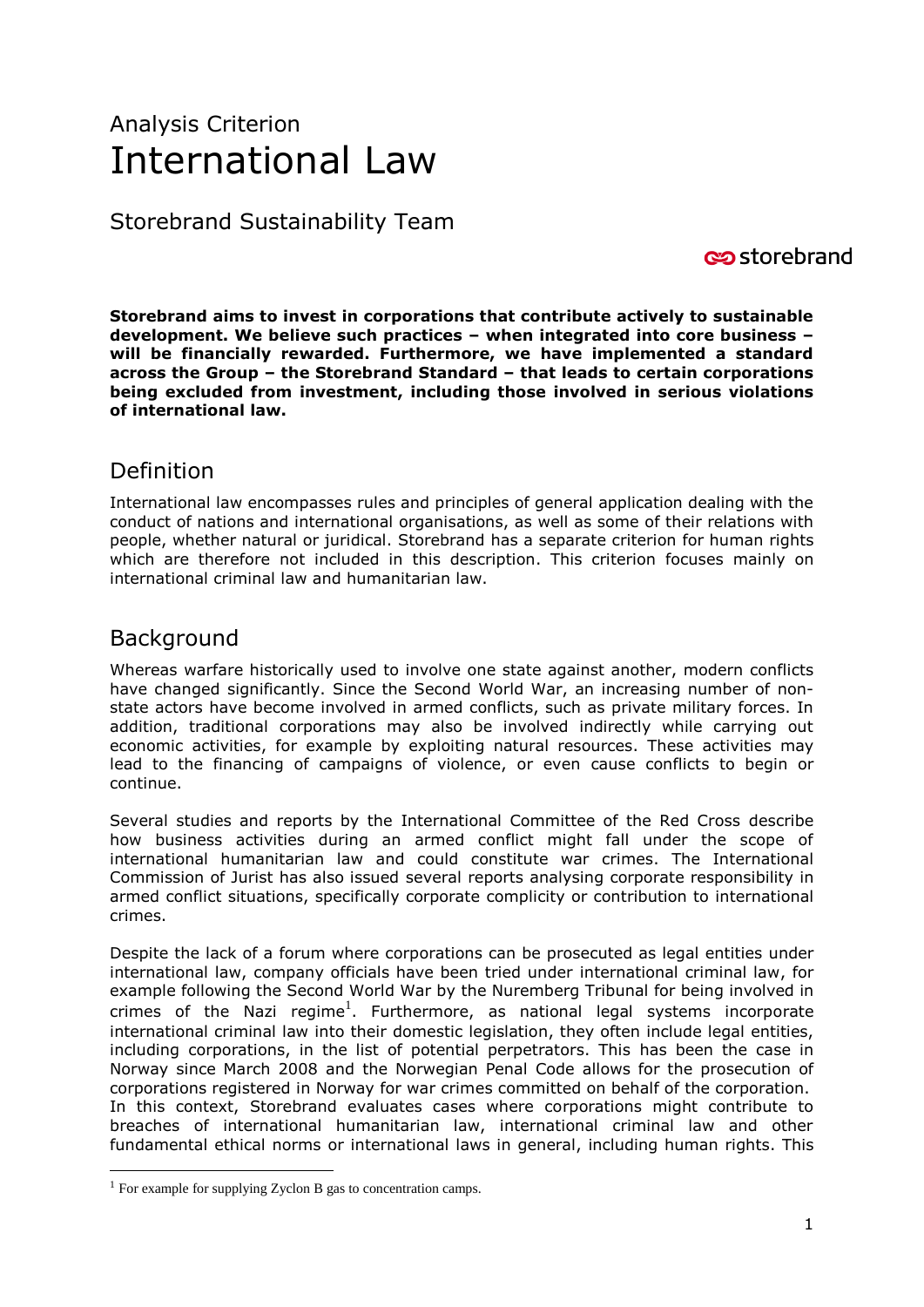usually occurs when corporations have operations in conflict areas or under repressive regimes, occupied territories or Non-Self-Governing Territories. For example, Storebrand will assess situations where security companies:

- Assist an occupying state to "maintain the peace" in a conflict area;
- Help an occupying state power to extract the natural resources of an occupied territory;
- Help the occupying power by selling goods and services that further the occupation or the settlement of the occupying power's civilians in occupied territories; or
- May contribute to genocide by funding campaigns of violence.

Regarding the arms industry, Storebrand's controversial weapons standard applies. However, companies that are involved in the arms trade with a country under embargo by the EU, UN, or US and/or deliver arms to countries where there is a high likelihood that they may be used against civilians are also assessed under this standard.

In addition, Storebrand will require companies to examine their supply chains to ensure that their buying of raw materials, for example, is not contributing to conflict, such as in the case of conflict minerals.

As an investor, it is in Storebrand's interest that corporations act responsibly and not in a way that causes damage to operations or reputation, results in legal action, or diminishes future business opportunities.

## International law and conventions

The UN Charter, The Hague and Geneva Conventions together with UN Resolutions, decisions from the International Court of Justice and decisions from the International Criminal Court form the basis for Storebrand's international law violations criterion.

## **Conventions and UN Resolutions fundamental to the International Law Criterion**

| The UN Charter                                 | Geneva Protocol to the Haque Convention  |
|------------------------------------------------|------------------------------------------|
| The Geneva Conventions                         | UN Security Council Resolutions          |
| Protocols additional to the Geneva Conventions | UN General Assembly Resolutions          |
| The Hague Conventions                          | International Court of Justice Decisions |
| The Arms Trade Treaty                          |                                          |
|                                                |                                          |

International Criminal Court Decisions

The work of the International Committee of the Red Cross and its essential rules on international humanitarian law, although not legally binding, also serve as guidance for Storebrand's international law criterion in addition to, in some cases, references to EU and Norwegian/Swedish official recommendations regarding international law matters.

Furthermore, a long series of voluntary guidelines also inform this criterion, such as the UN Guiding Principles, the OECD Guidelines for multinationals in "weak governance" zones, the OECD Due Diligence Guidance for Responsible Supply Chains of Minerals from Conflict-Affected and High-Risk Areas, the UNGP & PRI Guidance on Responsible Business in conflict-affected and high-risk areas, and the Voluntary Principles on Security and Human Rights. In addition, with regard to private military and security companies, Storebrand will assess company behaviour based on the Montreux Document and the International Code of Conduct for Private Security Services Providers.

## Scope

Storebrand will not invest in companies involved in serious violations of international law. In the event that subsidiaries of a company are involved in serious violations of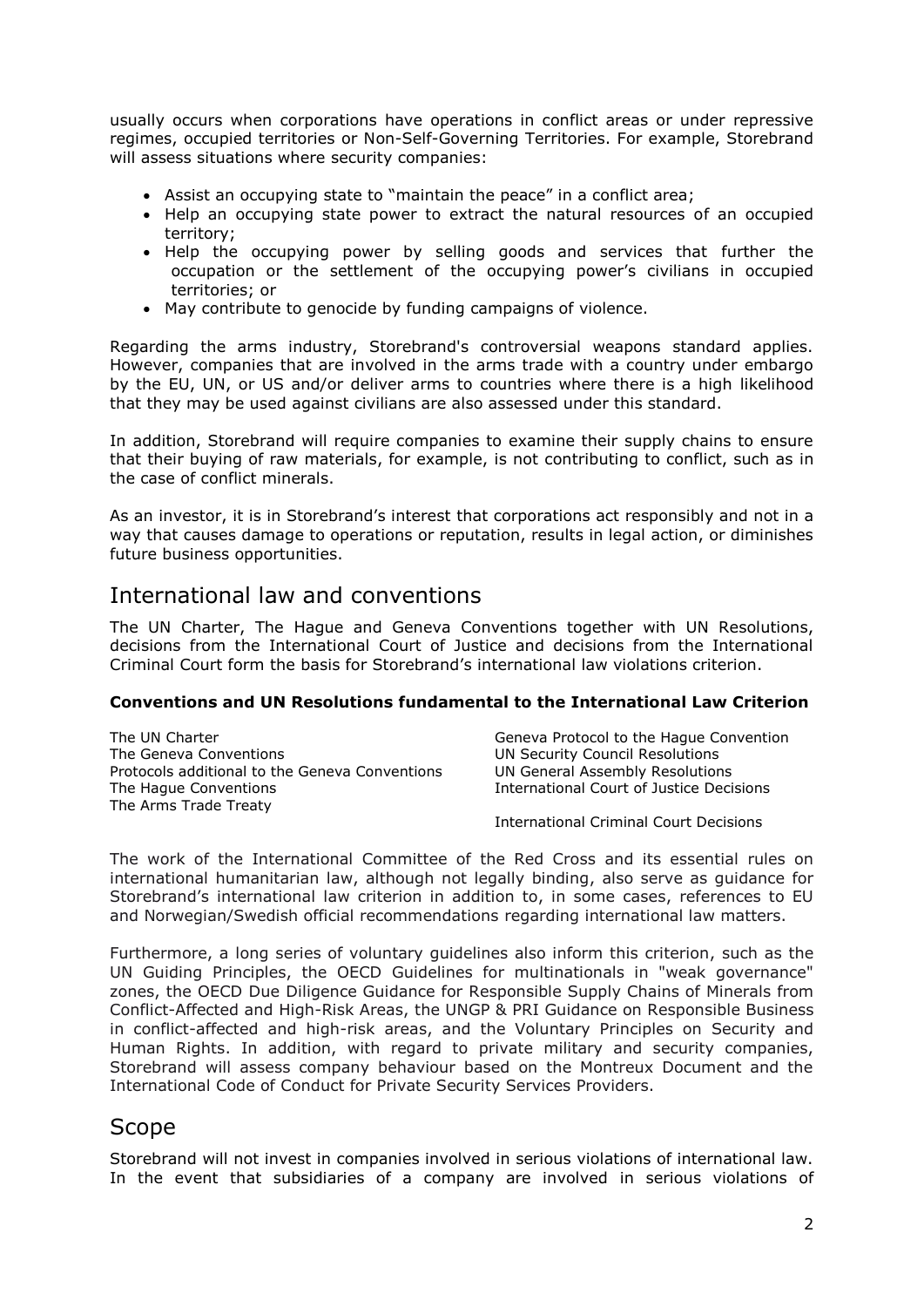international law, but are not publicly listed, the closest listed company above the subsidiary in the corporate structure with a controlling interest is excluded. In the event that the subsidiary involved is listed, the parent company is also excluded if it has a controlling interest in the subsidiary. If a parent company is involved in serious violations of international law, listed subsidiaries are only excluded if they are involved in the same unacceptable activities. Storebrand will also consider exclusion in cases where suppliers or other business partners (such as joint ventures), systematically violate the criterion. Storebrand will not exclude companies based on operations in specific countries, but will assess the manner in which they run their business in the countries where they operate.

## References

UN – International Law <http://www2.ohchr.org/english/law/>

American Law Institute, Restatement 3rd, Section 10, International Law

New York University, GlobaLex, Introduction to Public International law research, [http://www.nyulawglobal.org/globalex/Public\\_International\\_Law\\_Research.htm](http://www.nyulawglobal.org/globalex/Public_International_Law_Research.htm)

International Court of Justice <http://www.icj-cij.org/homepage/index.php>

International Court of Justice, Charter of the UN, <http://www.icj-cij.org/documents/index.php?p1=4&p2=1&p3=0>

University of Bologna, Research Guide to International Law on the Internet, International Criminal Law <http://www2.spfo.unibo.it/spolfo/CRIMLAW>

International Criminal Court,<http://www.icc-cpi.int/Menus/ICC>

The International Committee of the Red Cross (ICRC), What is humanitarian law? <http://www.icrc.org/web/eng/siteeng0.nsf/html/humanitarian-law-factsheet>

The International Committee of the Red Cross (ICRC), "The International Committee of the Red Cross as guardian of international humanitarian law" [http://www.icrc.org/web/eng/siteeng0.nsf/html/about-the-icrc-](http://www.icrc.org/web/eng/siteeng0.nsf/html/about-the-icrc-311298)[311298](http://www.icrc.org/web/eng/siteeng0.nsf/html/about-the-icrc-311298)

Cassese, A. (2005) International Law, Oxford: Oxford University Press